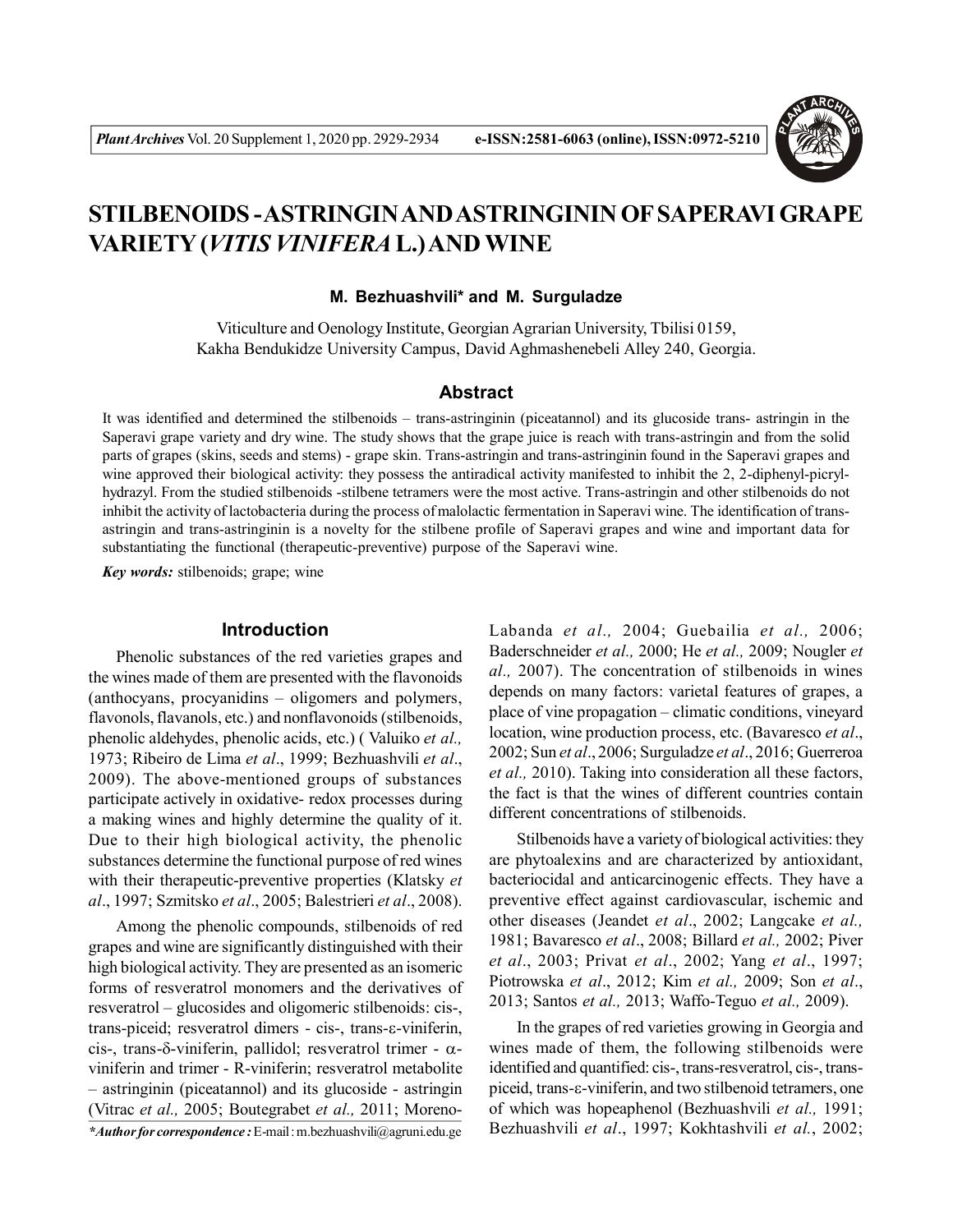Bezhuashvili *et al*., 2013; Bezhuashvili *et al*., 2011; Bezhuashvili *et al*., 2013; Bezhuashvili *et al*., 2014; Bezhuashvili *et al*., 2005; Bezhuashvili *et al*., 2010; Surguladze *et al*., 2017; Bezhuashvili *et al*., 2016). From this point of view we studied the following technical grape varieties: Saperavi, Cabernet Sauvignon, Otskhanuri Sapere, Odzhaleshi, Aladasturi, Dzelshavi, Alexandrouli, Mudzhuretuli, Chkhaveri, Shavkapito and Asuretuli Shavi. On basis of our study the antioxidant activity of the determined vine stilbenoids in the form of their inhibiting ability of produced of malondialdehyde in blood serum "*in vitro*" experiments, we revealed the following sequence: trans-resveratrol  $(105\%)$  < trans- $\varepsilon$ -viniferin (118%) < stilbene tetramer-I (169%) < stilbene tetramer-II (178%) (Bezhuashvili *et al*., 2005; Bezhuashvili *et al*., 2010). Trans-resveratrol selectively affects on the microorganisms. It is determined impact of transresveratrol on intensive developing of wine yeasts (*Sacch. vini, Sacch. chodati* and *Sacch. uvarum*) during alcoholic fermentation of grape juice. (Bezhuashvili *et al*., 2010). Trans-resveratrol inhibits the reproduction of bacteria *Agrobacterium tumefaciens*, producer of vine cancer (Bezhuashvili *et al*., 2010). Trans-resveratrol and trans- $\varepsilon$ -viniferin do not inhibit the activity of lactobacteria during the process of malolactic fermentation process in Saperavi wine material and do not support the formation of secondary products (Bezhuashvili *et al*., 2011).

Based on the variety of biological activities of stilbenoids, determined stilbenoid spectrum of the grapes of red varieties growing in Georgia and wines made of them is a topical issue. Regarding to this, investigation and determination of two new representatives of stilbenoids, astringinin and astringin, in Saperavi wine and grape is very important.

## **Materials and Methods**

**1. Materials** The objects of our investigation were a) the skins, stems, seeds and juice of the Saperavi grape variety; b) dry red wines made from the Saperavi grape variety ; c) commercial dry red Georgian wines made from the Saperavi grape variety by several wine companies : Teliani Valley, Telavi wine cellar and Badagoni. d) as standards were used Astringin and Astringinin delivered by ChemFaces Co., Ltd., China, e) For model malolactic fermentation and determination of the antiradical activity, were used authentic stilbenoids, isolated from the vine.

**2. Processing of the materials** The grapes were harvested during the period of technical maturity in Kakheti (Eastern Georgia). The stems, skins, seeds and juice were separated by scheme given below Fig. 1. The solid parts were air-dried, ground and used for investigation. To isolate the stilbenoid-containing fractions and individual stilbenoids, we processed the studying objects by the scheme given below Fig. 1. The eluent was chosen according to the procedure (Ribeiro de Lima *et al*., 1999).

**Wine stilbenoid-containing fraction receiving scheme.** It was taken 1 l wine material. After that wine was dealcoholized on the rotary evaporator under pressure at the 40°C. Dealcoholized compound was placed for separate column and solved out three times by ethilacetate at the room temperature. Received fractions were messed up and concentrated in rotary avaporator and then received concentrate was processed on the Sephadex G50.As an eluent was used MeOH:H<sub>2</sub>O (3:2). Stilbenoids containing fraction was analyzed by HPLC method.

**Juice stilbenoid-containing fraction receiving scheme.** It was taken 1 l saperavi grape juice and placed in separate column and solved out three times by ethilacetate at the room temperature. Received fractions were messed up and concentrated in rotary evaporator and then received concentrate was processed on the Sephadex G50. As an eluent was used MeOH:H<sub>2</sub>O (3:2). Stilbenoids containing fraction was analyzed by HPLC method.

**Grape strong parts stilbenoids- containing fraction receiving scheme.** We took grape skin, seeds and stems. Dried on the air and grounded. We passed hot extraction by ethilacetate in three steps. Received fractions were missed up on the rotary evaporator and the received concentrate was processed on the Sephadex G50.As an eluent was used MeOH:H<sub>2</sub>O (3:2). Stilbenoids containing fraction was analyzed by HPLC method.

**3. Identification and Determination of Stilbenoids.** We identified the individual isolated compounds by spectral and chromato-mass-spectral data and melting temperatures in comparison with the standards. The UV spectra were detected using Varian Cary 100 UV-Vis Spectrometer. The melting temperature was measured using the MEL – TEMP 3.0 Apparatus. Astringin and astringinin were determined by the method of high-performance liquid chromatography (HPLC). For this purpose, we used the Varian chromatograph, SUPELCOSILTM LC18 Column, 250×4.6 mm; eluents: A. 0.025% trifluoroacetic acid, B. Acetonitrile A80/20. Gradient mode: 0-35 min, 20-50% B; 35-40 min, 50-100% B; 41-46 min, 100% B; 46-48 min, 100-20% B; 48-53 min,  $200\%$  B. Flow rate of the eluent  $-1$  ml/min; wavelength – 306 and 324 nm. Analyzed samples – the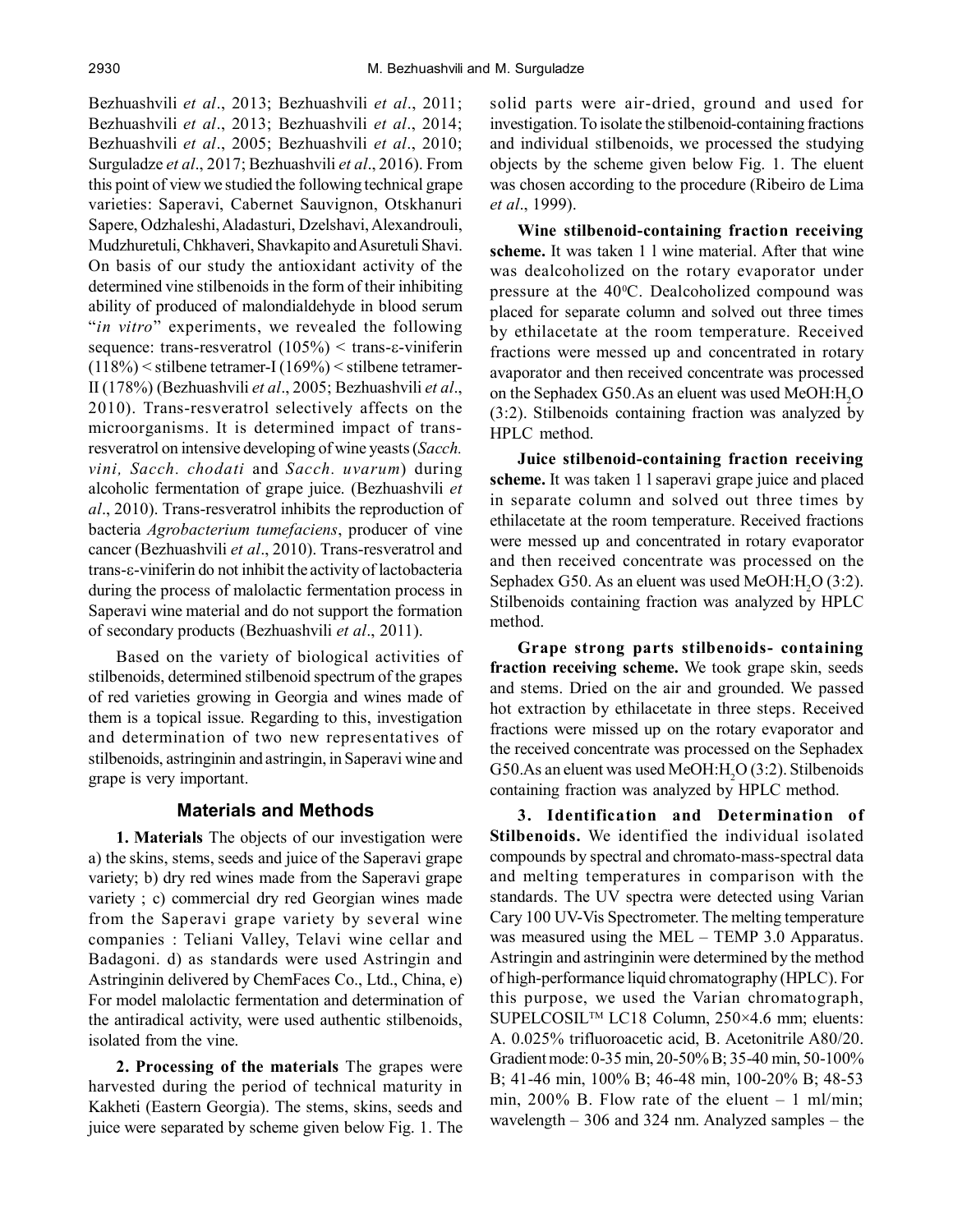

**Fig. 1:** The scheme of processing of the objects and isolation of stilbenoids**.** isolated stilbenoid-containing fractions were filtrated using a membrane filter  $(0.45\mu)$  before the chromatographic procedure. The chromato-mass-spectral investigations were carried out to the above-mentioned conditions; the mass-spectra were detected with obtaining of positive and negative ions.

The qualitative analysis of stilbenoid-containing fractions was carried out by the method of thin-layer chromatography (TLC) on silufol plates in the following system of solvents: chloroform:methanol (80:20); the chromatograms were developed by diazed sulfanilic acid.

**4. Determination of the Biological Activity.** The biological activity of astrinngin and astringinin was determined in the form of their antiradical activity in respect to 2, 2-diphenyl-picryl-hydrazyl (Moreno *et al*., 1998). At the same time for comparing we used also

several stiolbenoids: Trans- Table 1: Indicators of studied and standard compounds. resveratrol, Cis-resveratrol, Trans-piceid, Cis-piceid, Trans- $\varepsilon$ -viniferin, Cis- $\delta$ viniferiin,  $\alpha$ -Viniferin, Hopeaphenol (Stilbene tetramer I), Stilbene tetramer II. All stilbenoids was solved

| <b>Indicators</b> |                               |                                                        |                    |                |           |
|-------------------|-------------------------------|--------------------------------------------------------|--------------------|----------------|-----------|
| N.                | <b>Compound</b>               | Rf(chloroform:                                         | $UV \lambda_{max}$ | <b>Melting</b> | $[M+H]^+$ |
|                   |                               | methanol $80:20$ (MeOH), nm temperature <sup>o</sup> C |                    |                |           |
|                   | Substance I trans-astringinin | 0,63                                                   | 323                | 229            | 245, 2    |
| 2.                | Studied standard              | 0,62                                                   | 324                | 230            | 245,2     |
| 3.                | Substance II trans-astringin  | 0,28                                                   | 309                | 232            | 407,3     |
| $\overline{4}$ .  | Studied standard              | 0,28                                                   | 311                | 231            | 407,3     |

out by us from grape and wine. Effect of astringin , was determined on the process of malolactic fermentation in the wine material. To compare we used  $\delta$ - viniferin and  $\alpha$ -viniferin, which were isolated from grape. The model malolactic fermentation proceeded in dry wine material prepared from Saperavi grape variety using the preparation of lactobacteria Lactoenos 450 PreAc. Experiment simples were: The quantity of malic and lactic acid was determined by HPLC ( M111 OIV-MA-AS313-04: R., 2009).

## **Results and Discussion**

**1. Identification of astringin and astringinin.** Based on the qualitative analysis of the total stilbenoid-containing preparations, we isolated two standardlike individual compounds: substance I (corresponding to astringinin) and substance II (corresponding to astringin). Substance I was isolated from the total preparation of the g, and substance II from the total preparation of grape juice. Their identity with standard stilbenoids

was supported by spectral and chromatographic indicators (Table 1).

#### **2. Concentration of Astringin and Astringinin in grape and wine.**

Generally the concentration off astringin in grapes exceeds the concentration of its aglycone – astringinin. Grape juice contains a high concentration of glucoside – astringin, while there was not found astringinin in it. Of the solid parts of grapes, the crests are distinguished by a high content of astringinin (Table 2).

Both experimental and commercial wines from the Saperavi grape variety contain more astringin than astringinin. Of commercial wines, Teliani Valley is istinguihed (Table 3).

Stilbenoids are characterized by different antiradical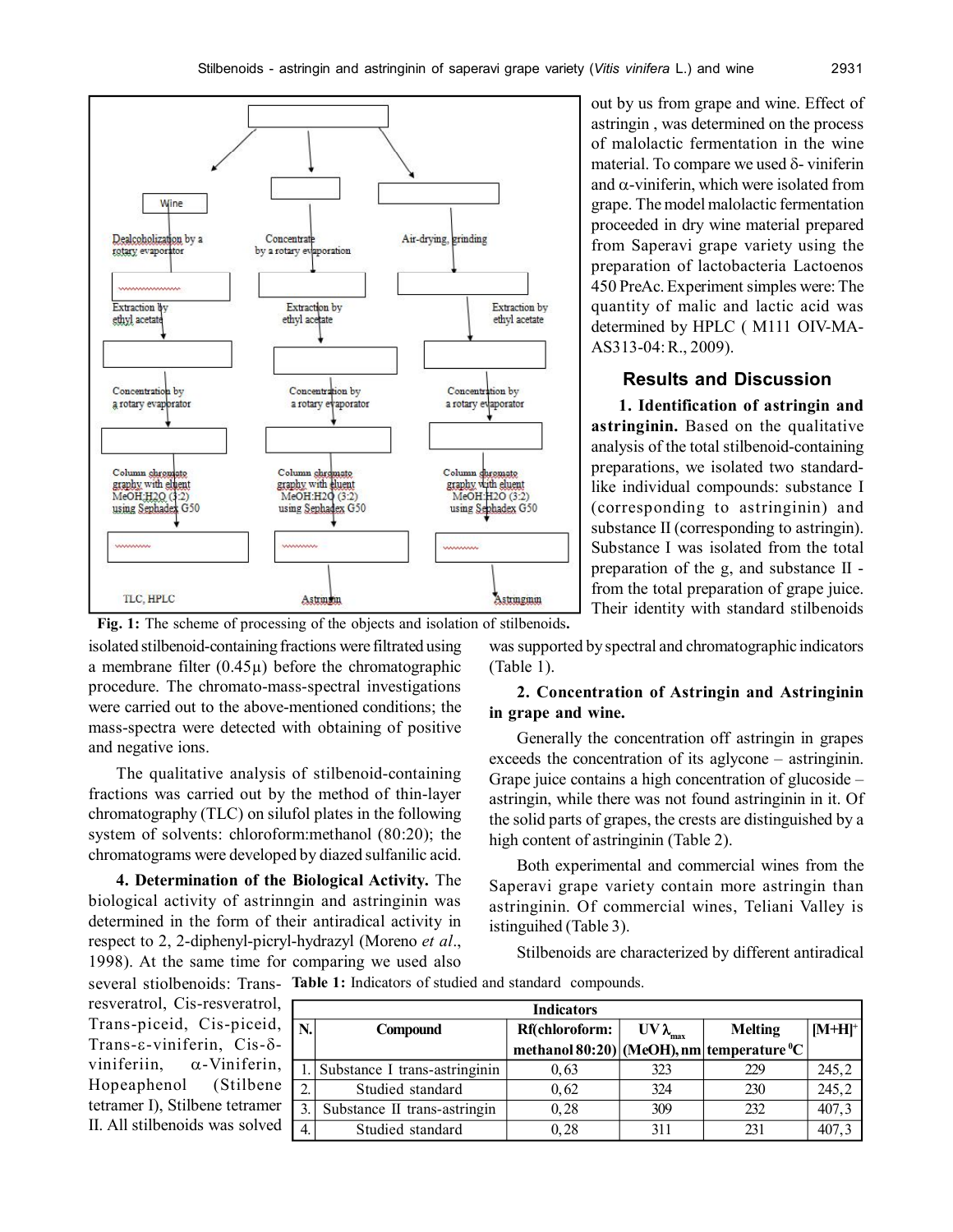**Table 2:** The content of astringin and astringinin in the solid parts (mg/100 g) and juice (mg/l) of the Saperavi grape variety.

| Object       | <b>Astringinin</b> | <b>Astringin</b> |
|--------------|--------------------|------------------|
| <b>Skins</b> | 0.68               |                  |
| Crests       | 1.16               |                  |
| Seeds        |                    |                  |
| Juice        |                    |                  |

**Table 3:** The content (mg/l) of astringin and astringinin in dry red Saperavi wines.

| Wine                 | <b>Astringin</b> | <b>Astringinin</b> |
|----------------------|------------------|--------------------|
| <b>Experimental:</b> |                  |                    |
| 1. of 2014           | 7,5              | 0,45               |
| 2. of 2015           | 6,8              | 0,52               |
| 3. Commercial:       |                  |                    |
| Teliani Valley       | 4,24             | 0.33               |
| Telavi Marani        | 2,26             | 0,17               |
| Badagoni             | 2,84             | 0, 14              |







OΗ

**Table 4:** Effective concentration of stilbenoids with inhibition of 50% 2,2-diphenyl-picryl-hydrazyl

| N                | <b>Stilbenoid</b>     | $Cc50, \mu g$ | TEc50, min |
|------------------|-----------------------|---------------|------------|
|                  | Trans-resveratrol     | 38,5          | 8,3        |
| $\overline{2}$   | Cis-resveratrol       | 41,0          | 9,0        |
| 3                | Trans-astringinin     | 34,0          | 8,0        |
| 4                | Trans-astringin       | 39,2          | 9.0        |
| 5                | Trans-piceid          | 49,1          | 10,0       |
| 6                | Cis-piceid            | 58,8          | 10,8       |
| 7                | Trans-ε-viniferin     | 30,8          | 8,0        |
| 8                | Cis-δ-viniferiin      | 35,7          | 8,5        |
| 9                | $\alpha$ -Viniferin   | 28,3          | 8,0        |
| 10 <sup>10</sup> | Hopeaphenol (Stilbene |               |            |
|                  | tetramer $I$ )        | 26,6          | 7,7        |
| 11               | Stilbene tetramer II  | 28.5          | 8.0        |

activity, which is reflected in the effective concentration that inhibits the 50% of the radical 2, 2 diphenyl-picrylhydrazyl. Inhibition of the radical by a more active stilbenoid is achieved with a relatively less amount of stilbenoid. From this point of view, of stillbenoids, stilbene tetramers possess high antiradical activity. Trans-astringin and trans-piceid turned out to be less active than anglycones – trans-astringinin and trans-resveratrol. The antiradical activity of trans-isomeric forms of stilbenoids exceeded that of cis-isomeric ones (Table 4).

It is interesting the effect of stilbenoids on lactobacteria during malolactic fermentation in the Saperavi wine material. Wine material containing the natural concentration of stilbenoids- the concentration of residual malic acid made up 0.0080 g/l with formation of 2.0937 g/l lactic acid. It was observed that in the wine materials with added stilbenoids, certain intensification of conversion of malic acid decreased compare to the concentration of lactic acid. This was more clearly seen with addition of  $\alpha$ -viniferin.

Thus, the determination of biologically active stilbenoids trans-astringinin and its glucoside transastringin is a novelty for the stilbenoid spectrum of Saperavi grapes and wine. The obtained results are a practical and scientific interest , as they enrich significantly the biochemical base of Saperavi grapes and wine. That

| Stilbenoid, mg/l                                                                        |              | Acid, $g/l$ Acid, $g/l$ |
|-----------------------------------------------------------------------------------------|--------------|-------------------------|
|                                                                                         | <b>Malic</b> | <b>Lactic</b>           |
| Reference wine material (trans-astrring in 7.0 mg/l; $\delta$ -vinifer in 0.85 mg/l;    |              |                         |
| $\alpha$ -viniferin 0.67 mg/l) + Lactoenos 450PreAC <sup>R</sup>                        | 0.0080       | 2.0937                  |
| Wine material+trans- astringin $(14 \text{ mg/l})$ + Lactoenos $450$ PreAC <sup>R</sup> | 0.0078       | 1.9498                  |
| Wine material + $\delta$ -viniferin (10.85 mg/l) + Lactoenos 450PreACR                  | 0.0076       | 1.9347                  |
| Wine material + $\alpha$ -viniferin (10.67 mg/l) + Lactoenos 450PreAC <sup>R</sup>      | 0.0075       | 1.8646                  |

**Table 5:** The results of malolactic fermentation in the presence of stilbenoids.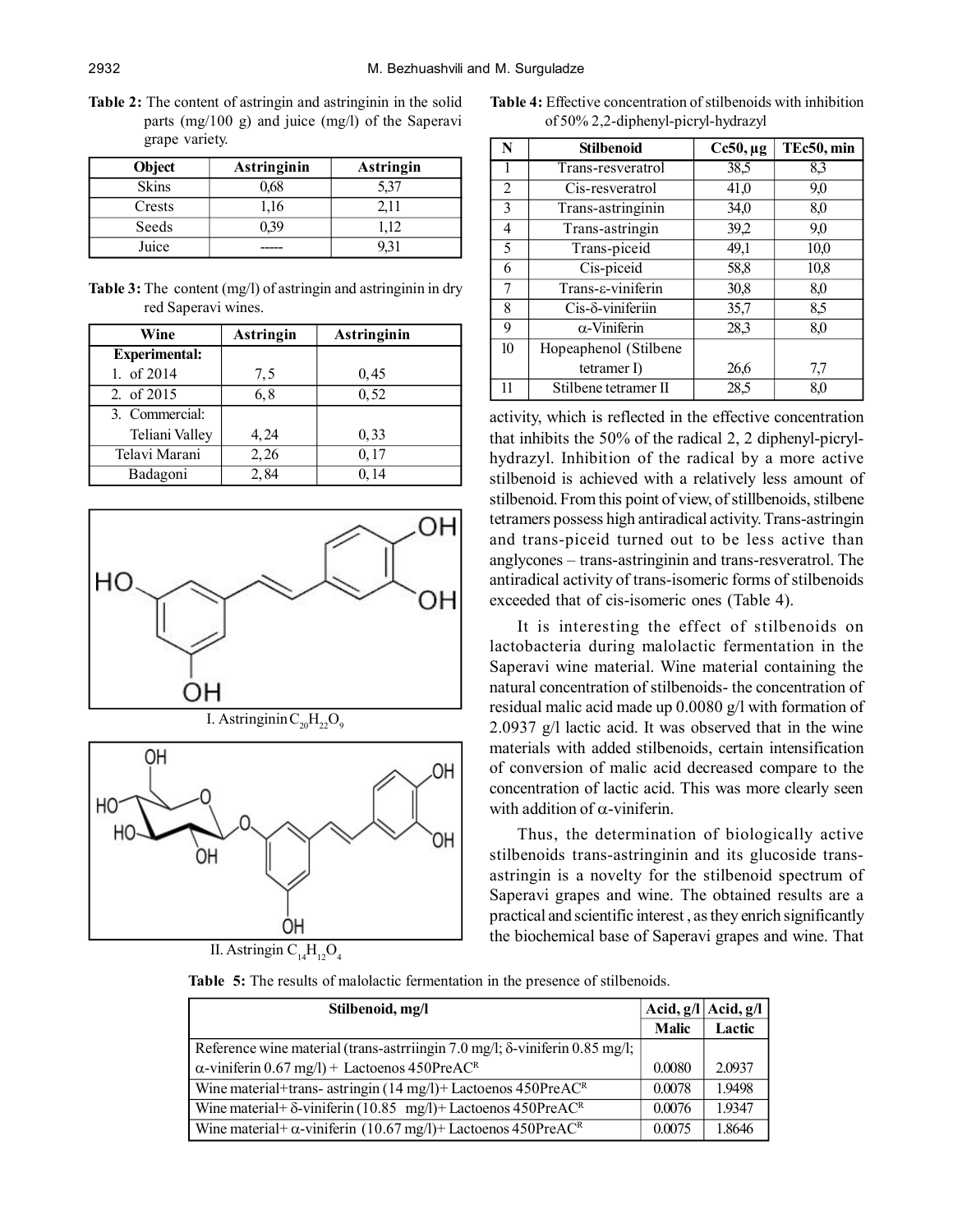definitely explain the functional (therapeuttic-preventive) purpose of the Saperavi wine.

## **Conclusion**

It was identified and determined at first time the resveratrol metabolite trans-astringinin and its glucoside trans-astringin. Their biological activity was established with antiradical activity depending of 2, 2-diphenyl-picrylhydrazyl. Also their noninhibited reaction on lactic bacteria during the malolactic fermentation process in wine. Above mentioned compounds are important for Saperavi wine to explain it functional purpose.

## **References**

- A Santos, J., G. SG de Carvaho, V. Oliveira, N. RB Raposo and A. D da Silva (2013). Resveratrol and analogues: a review of antioxidant activity and applications to human health. *Recent patents on food, nutrition and agriculture*, **5(2):** 144-153.
- Baderschneider, B. and P. Winterhalter (2000). Isolation and characterization of novel stilbene derivatives from Riesling wine. *Journal of Agricultural and Food Chemistry*, **48(7):** 2681-2686.
- Balestrieri, M.L., C. Schiano, F. Felice, A. Casamassimi, A. Balestrieri, L. Milone, and C. Napoli (2008). Effect of low doses of red wine and pure resveratrol on circulating endothelial progenitor cells. *Journal of biochemistry*, **143(2):** 179-186.
- Bavaresco, L., M.A.R.I.O. Fregoni, M.A.R.C.O. Trevisan, F. Mattivi, U. Vrhovsek and R. Falchetti (2002). The occurrence of the stilbene piceatannol in grapes.
- Bavaresco, L., S. Vezzulli, S. Civardi, M. Gatti, P. Battilani, A. Pietri and F. Ferrari (2008). Effect of lime-induced leaf  $chlorosis$  on ochratoxin A, trans-resveratrol, and  $\varepsilon$ -viniferin production in grapevine (*Vitis vinifera* L.) berries infected by *Aspergillus carbonarius*. *Journal of agricultural and food chemistry*, **56(6):** 2085-2089.
- Bezuashvili, M., D. Okruashvili and L. Shubladze (2013). Stilbenoid cis-piceid in the grapes of red varieties growing in Georgia. *Magarach Viticulture and Oenology,* **3:** 28- 29.
- Bezhuashvili M., I. Deisaze, L. Shubladze and T. Sikharulidze (2009). Chromatographic profile of anthocyans of the grapes of technical red varieties and wines made of them. *Magarach Viticulture and Oenology*, 3.
- Bezhuashvili, M., N. Vepkhishvili, T. Kobaidze, L. Shubladze and D. Okruashvili (2011). Content of the biologically active trans-resveratrol and  $\varepsilon$ -viniferin in color vine varieties growing in Georgia. *Bulletin of The Georgian National Academy of Sciences*, v0l.
- Bezuashvili, M., L. Mujiri, A. Shashkov, O. Chizhov and A. Stomakhin (1997). Stilbene tetramers from annual shoots of the vine. *Bioorganic Chemistry,* **23:** 979-987.
- Bezuashvili, M., L. Mujiri, V. Kurkin and G. Zaesochnaya (1991). Resveratrol from the vine.*Wood Chemistry,* **6:** 75-76.
- Bezhuashvili, M., L. Shubladze and D. Okruashvili (2013). Trans-Piceid Stilbenoid in the Juice and Skin of the Red Grape (*Vitis vinifera* L.) Varieties Growing in Georgia. *Bull. Georg. Natl. Acad. Sci.*, **7:** (3):.
- Bezhuashvili, M.G., P.N. Vashakidze, L.D. Elanidze and N.G. Vepkhishvili (2014). Transformation of biologically active stilbenoids from grapevine to red wine, food supplement and beverage. *Annals of agrarian science*, **12:** (4).
- Bezuashvili M., M.Y. Meskhi, M.V. Bostogashvili, M.A. Malazani (2005). Antioxidant activity of the stilbenecontaining extract in *in vitro* experiments.*Viticulture and Oenology,* **3:** 26-27.
- Bezhuashvili, M., T. Kobaidze, M. Kokhtashvili, M. Meskhi and Z. Sturua (2010). Some biological activities of vine stilbens and new georgian grape products with a functional designation. In *33 rd World Congress of Vine and Wine, Tbilisi*.
- Bezhuashvili M. and M. Surguladze (2016). The Derivatives of Resveratrol-Viniferins from Grape Saperavi (*Vitis vinifera* L.) 3rd Scientific Conference on Natural and Synthetic Biological Activity Substances, Georgian National Academy of Sciences, TSMU I. Kutateladze Institute of Pharmacochemistry. Tbilisi, Georgia. Abstract Book. 112- 113.
- Bezhuashvili, M., N. Vepkhishvili and D. Okruashvili (2011). Influence of phenolic compounds over the malolactic fermentation in red wines. Biodiversity and Biotechnnnology. Conference of the Georgian Agrarian University.
- Billard, C., J.C. Izard, V. Roman, C. Kern, C. Mathiot, F. Mentz and J.P. Kolb (2002). Comparative antiproliferative and apoptotic effects of resveratrol,  $\varepsilon$ -viniferin and vine-shots derived polyphenols (Vineatrols) on chronic B lymphocytic leukemia cells and normal human lymphocytes. *Leukemia and lymphoma*, **43(10):** 1991-2002.
- Boutegrabet, L., A. Fekete, N. Hertkorn, Y. Papastamoulis, P. Waffo-Téguo, J.M. Mérillon and P. Schmitt-Kopplin (2011). Determination of stilbene derivatives in Burgundy red wines by ultra-high-pressure liquid chromatography. *Analytical and bioanalytical chemistry*, **401(5):** 1513.
- Compendium of International Methods of Analysis- OIV Organic Acids (2009). M111ethod OIV-MA-AS313-04.R.
- Guebailia, H.A., K. Chira, T. Richard, T. Mabrouk, A. Furiga, X. Vitrac and J.M. Mérillon (2006). Hopeaphenol: the first resveratrol tetramer in wines from North Africa. *Journal of agricultural and food chemistry*, **54(25):** 9559-9564.
- Guerrero, R.F., B. Puertas, M.J. Jiménez, J. Cacho and E. Cantos-Villar (2010). Monitoring the process to obtain red wine enriched in resveratrol and piceatannol without quality loss. *Food chemistry*, **122(1):** 195-202.